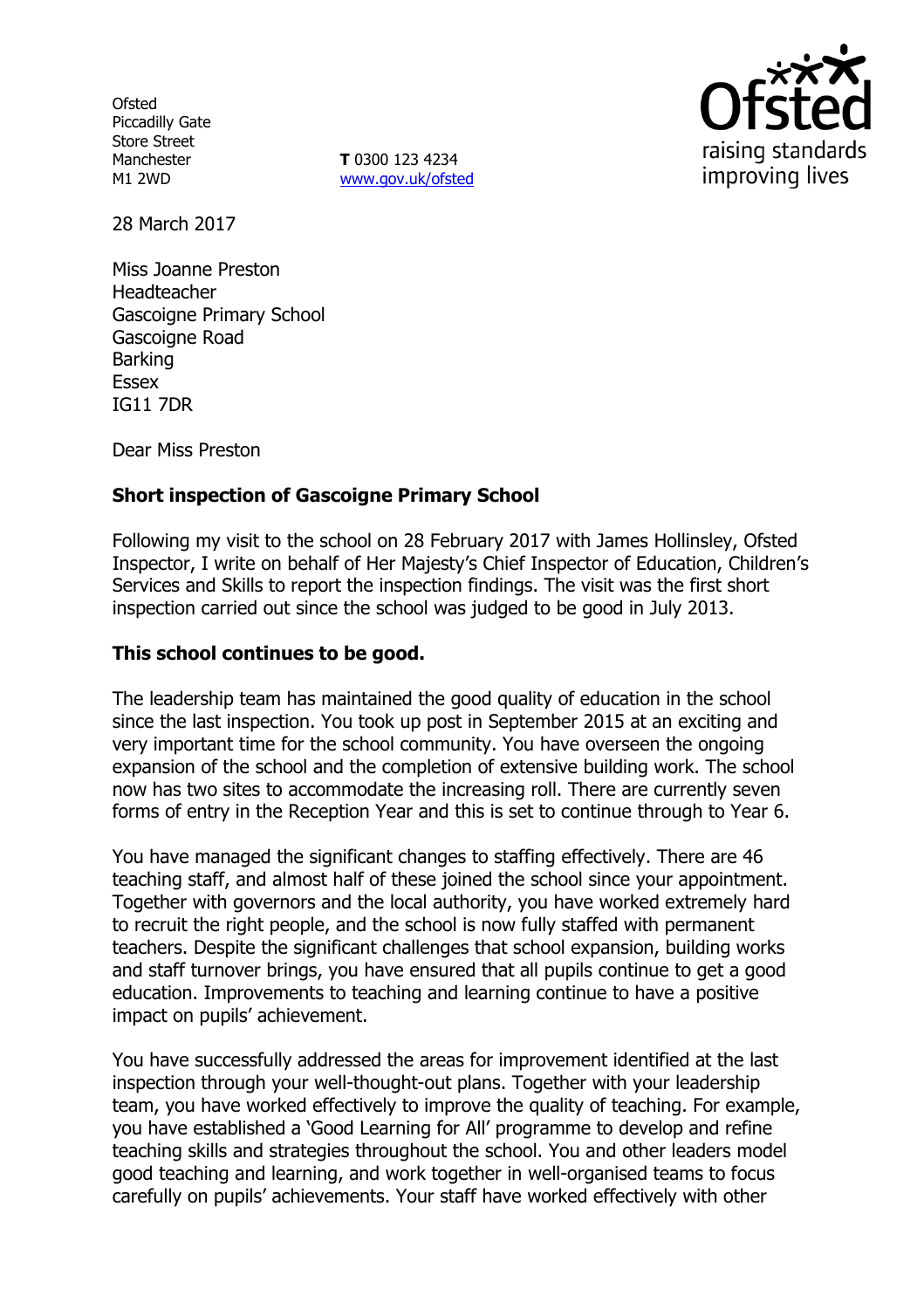

schools in the trust to improve the quality of reading across the school. You acknowledge that the new initiatives need time to embed throughout the school. Not all teachers share the same very high expectations of pupils in reading to enable a greater proportion of pupils, particularly those who have average and below average starting points, to reach the standards expected in each year group.

Governance has improved since the last inspection. Governors provide increasing levels of challenge to school leaders and have a clear picture about pupils' achievement. Governors fulfil their statutory duties effectively. Parents are extremely positive about you and your staff. Responses to Ofsted's online survey, Parent View, show that an overwhelming majority would recommend the school to others.

Staff are supportive of the changes you are making. They feel valued and appreciate the ongoing opportunities for professional development that you provide. Staff morale is high, and there is a shared sense of purpose to enable all pupils to achieve their best.

# **Safeguarding is effective.**

The leadership team has ensured that all safeguarding arrangements are fit for purpose and records are detailed and of high quality. Governors fulfil their statutory duties related to safeguarding and ensure that all recruitment procedures are robust. The checks that are made on the suitability of staff meet statutory requirements.

There is a strong culture of keeping pupils safe in school. All staff take their roles and responsibilities seriously. Leaders work effectively with external agencies to ensure that pupils are kept safe from harm. Leaders ensure that training for all staff and governors is up to date and in line with the latest guidance. Staff take part in additional sessions that focus on the context of the school community. For example, you have organised extra workshops relating to female genital mutilation and on domestic violence so that staff understand what to do if they are concerned about a pupil's welfare.

You provide pupils with opportunities to learn how to keep themselves safe through lessons, assemblies and special events. These, together with a strong focus on getting pupils to talk about their concerns, enable pupils to be aware of potential dangers when they are outside school. Your commitment to all pupils and their families is clear for all to see. The school's work with the most vulnerable pupils is a strength. The newly formed nurture teams are making a real difference to pupils' well-being, and the number of fixed term exclusions, for example, has reduced markedly.

### **Inspection findings**

■ At the start of the day we agreed to focus on three aspects of the school's work. The first aspect related to pupils' achievements in reading. This was because last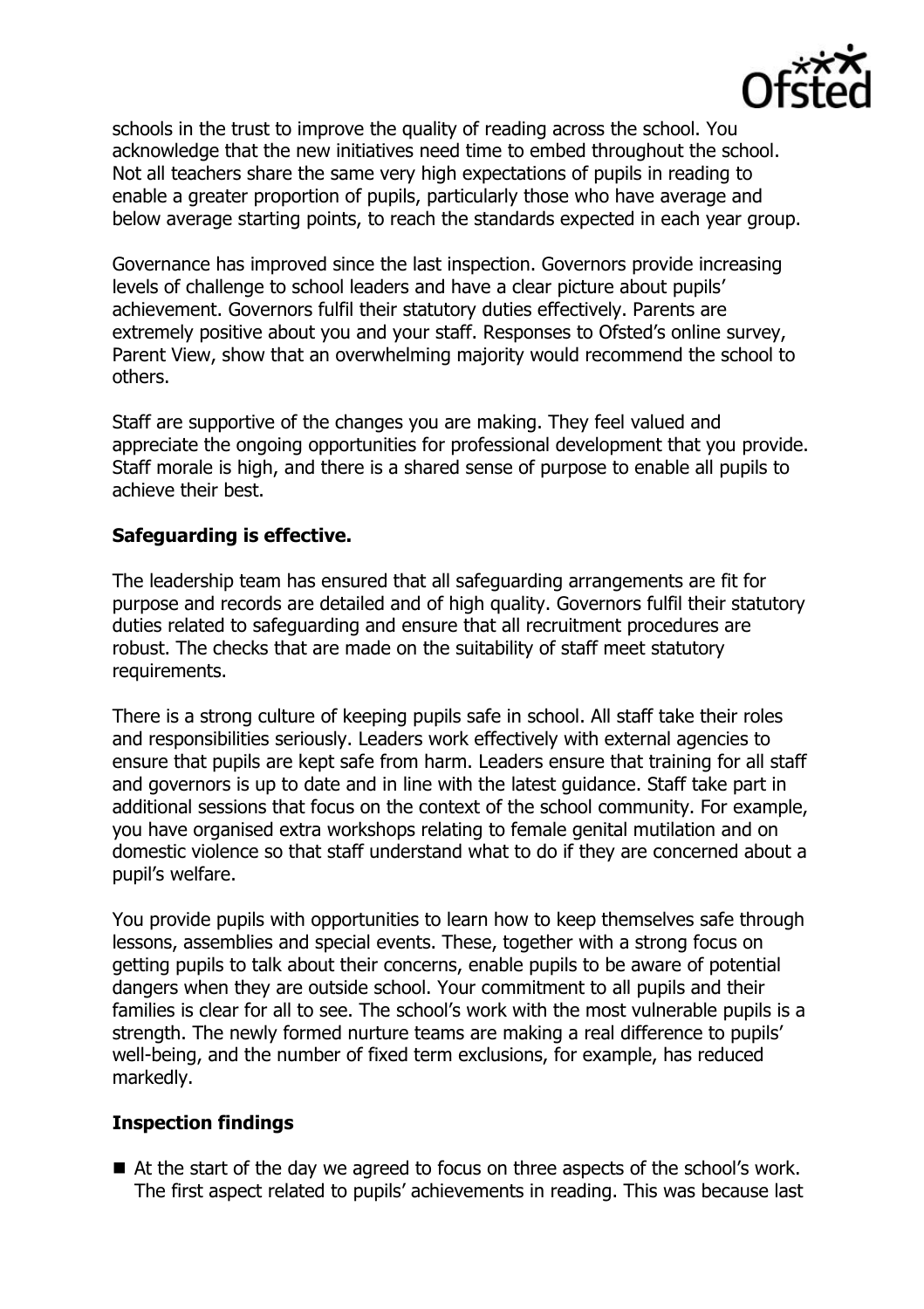

year, pupils' progress in reading at the end of key stage 2 was weaker than writing and mathematics. Furthermore, attainment in reading was below the national average in both key stage 1 and key stage 2.

- Over the past year, you have raised the profile of reading significantly. Displays and classrooms promote reading well, and you have invested in purchasing highquality texts that are appropriate for pupils' ages. Reading areas are bright and exciting places to be.
- You have introduced a new approach to group reading that emphasises pupils' comprehension skills. Pupils are positive about the new approaches. Year 2 pupils, for example, told me that reading is more interesting now and that they enjoy asking and answering harder questions.
- Reading is well promoted throughout the school, starting in the early years. Pupils' reading skills are taught effectively and systematically. Parents are involved in their children's reading, for example with the 'reading champions' programme to encourage pupils to read widely and develop stamina in their reading. Your assessment information shows that pupils in all year groups, including those who have special educational needs and/or disabilities and disadvantaged pupils, are making good progress in reading.
- The second key line of enquiry focused on disadvantaged pupils in the school because, in 2016, there were some differences between the attainment and progress of disadvantaged pupils and other pupils in the school.
- Your work to support the most vulnerable pupils and the disadvantaged pupils is a strength of the school. The nurture teams, learning mentors, family liaison practitioners and other staff work tirelessly to ensure that the needs of the disadvantaged pupils are met. The work of these teams has improved the attendance of disadvantaged pupils, increased parental engagement and supported the progress these pupils are making in class.
- Leaders track the attainment and progress of disadvantaged pupils carefully and provide additional support, such as through interventions or small group teaching, to identify and address any gaps in pupils' learning. Inspection evidence confirms that disadvantaged pupils are making equally good progress as other pupils in reading, writing and mathematics throughout the school. The most recent assessment information shows that any differences in attainment are diminishing quickly, and that a high proportion of disadvantaged pupils are working at the expected standards in each year group.
- The third line of enquiry related to pupils' attendance. Although overall attendance had improved last year to be in line with the national average, the attendance of pupils eligible for free school meals, boys and those who have special educational needs and/or disabilities was below the national average.
- As the school roll expanded rapidly at the start of this year, pupils took up places from further afield, with some travelling long distances to come to school. You and other members of staff have worked exceptionally well to support families and pupils to attend regularly and arrive on time each day. Consequently, the attendance of some pupils has improved significantly, including those eligible for free school meals. However, the attendance of pupils who have special